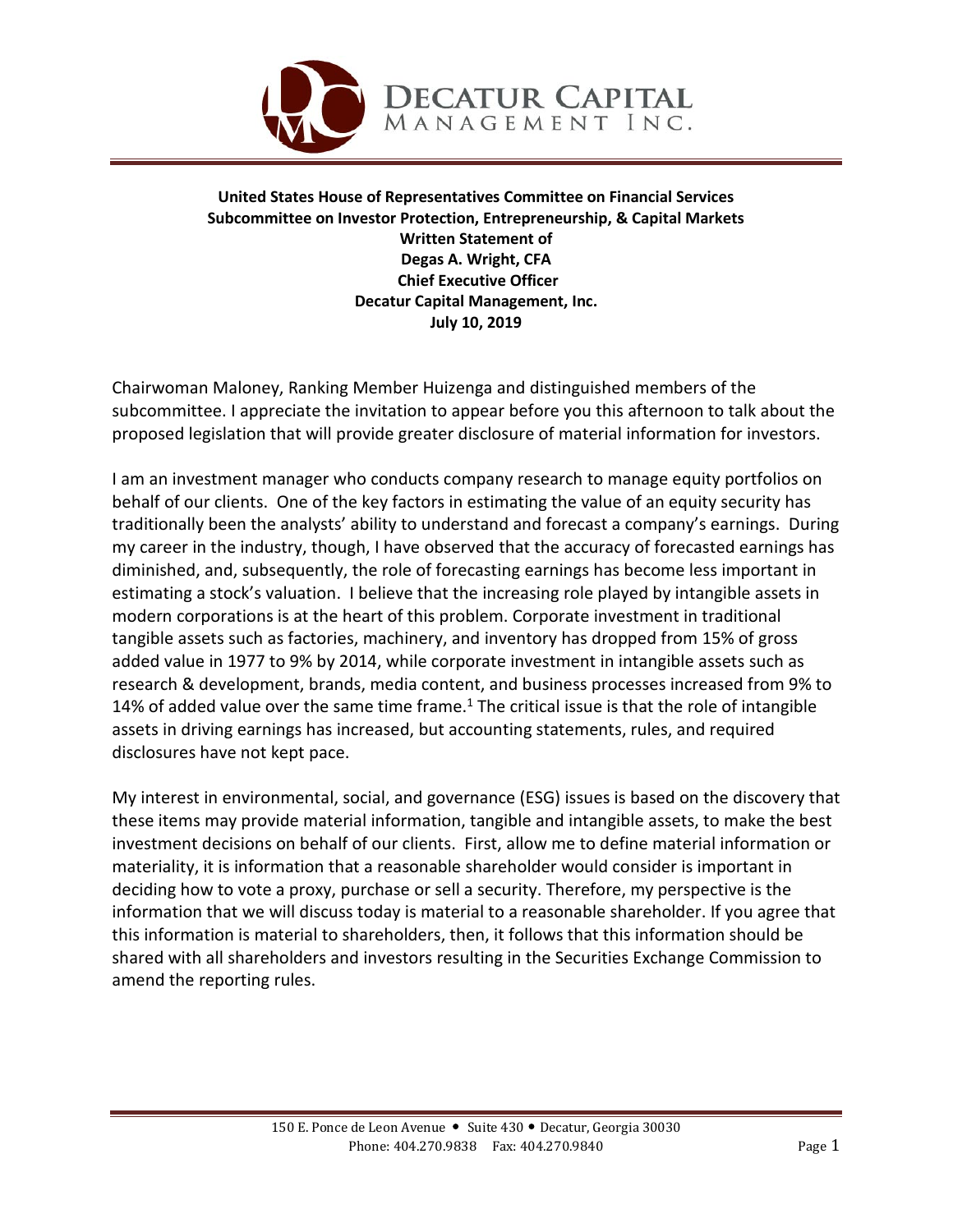

## **Disclosure of Political Risk**

The legislation requesting disclosure of political contribution addresses a relative new material factor in the selection of securities. We have found in our research that political risk can be measured, and this political risk impacts the pricing of securities. The 2017 KPMG global CEO outlook survey reports that more than half of the interviewed CEOs believe that the uncertainty of the current political landscape has a larger impact on their business than in the past. Approximately 70% of the CEOs have been taking steps to address the political risk to protect shareholder value. These firms and their executives view political donations as an effective tool for corporate political activism and therefore donate sizable amounts to political candidates. Since the Citizens United v. FEC Supreme Court decision, corporate political action committees (PACs) campaign contributions have increased. The total campaign contributions raised by corporate PACs exceeded \$2.2 billion for the 2016 election cycle compared to \$630 million in the 2000 election cycle, an increase of 250%.<sup>2</sup>

As investors, how can we measure a firm's political risk? One study uses the firm's quarterly earnings conference calls and measures the share of the call devoted to the discussion of political risk. The information shared on the conference calls provide different information than what is included in the quarterly financial statement reports. The study indicates that as the share of political comments of the conference call increases that this serves as a measure for political risk. Typically investment models predict that an increase in any kind of risk, and therefore an increase in the firm's political risk may trigger an increase in the firm's stock return volatility. The study measured risk across several different categories to include; health, economic policy & budget, environment, security & defense, tax policy, trade, technology & infrastructure, and political process. The study finds that as firms face higher political risk in these categories; subsequently, they will donate more to political campaigns that address these risks.3

The ability to evaluate conference calls may not be available to the typical investor. The Federal Election Commission provides public access to federal campaign contributions; however, there are limited sources for contributions to state and local level. Therefore, most investors cannot fully measure political risk.

However, if the correlation between a firm's political risk and political contributions is positive, then, the political contribution may serve as a proxy for political risk. Based on our research, we have found that political contributions serve as an active strategy to reduce a corporation's political risks. In fact, a number of listed firms include a discussion of political contributions in their sustainability reports.

We have evaluated the news related to political influence to determine if this information is material to stock performance. We found that the majority of large corporations' returns were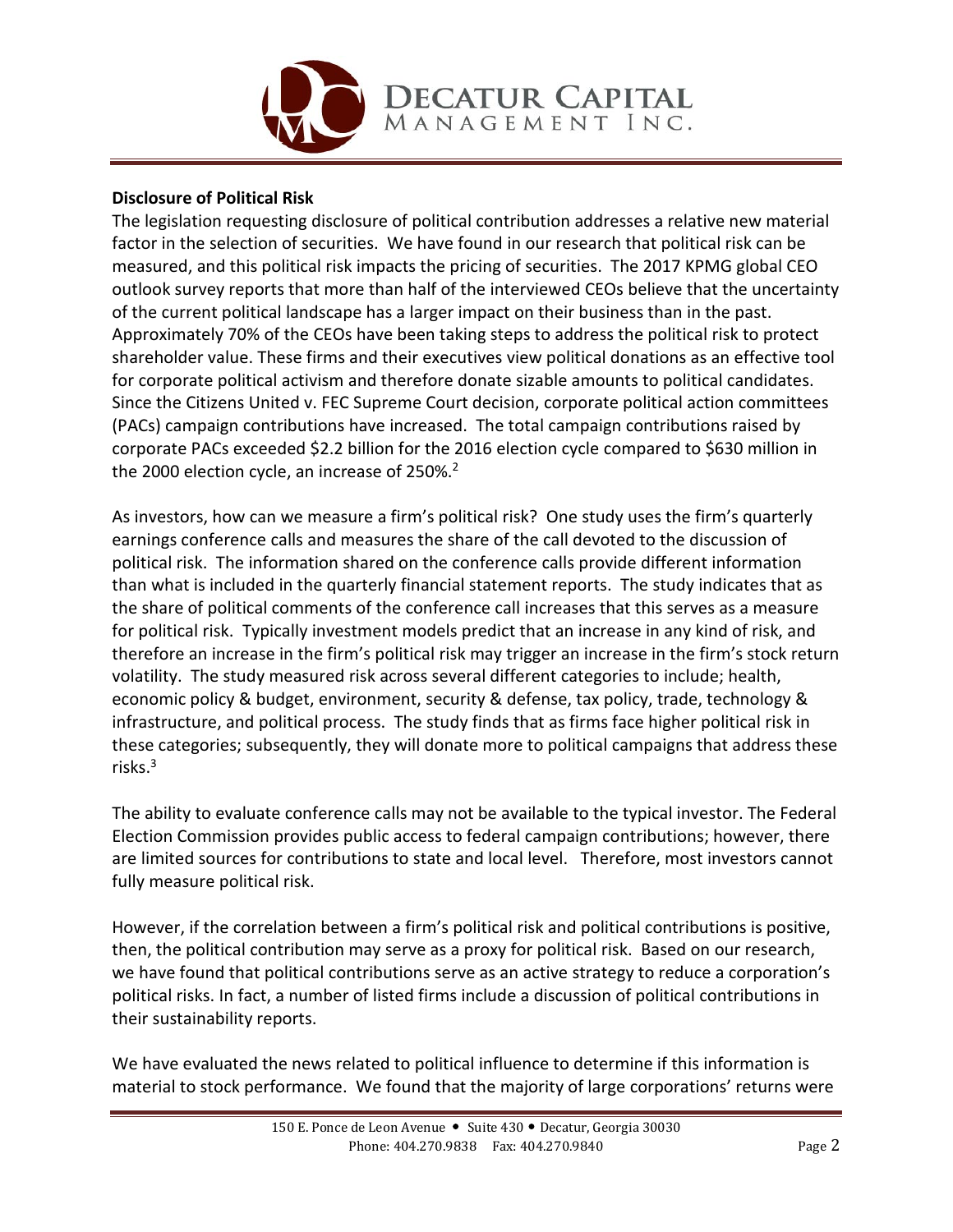

impacted as news of political and/ or regulatory risk increases, the stock prices decline. Based on our research, we have found that political contributions, as a proxy for political risk, is material in making investment decisions.

### **Disclosure of Climate Risk**

The legislation requesting disclosure of climate risks addresses a complex material impact on security pricing. This risk is difficult to measure for several reasons since the risk parameters may be mispriced due to shortcomings in the available information.

I will not address the science or legal issues regarding climate risk. As an investor, I attempt to model risk factors and I treat climate risk as a factor. First, a definition of climate risk is important. I view climate risk as the impact on a corporation's financial performance based on the current and future effects of climate change – which can be referred to as physical risk and transitional risk. The physical risk addresses damage based on the impact of carbon emissions on the environment. An example is the impact on insurance companies that have to underwrite coverage for properties in coastal areas that are experiencing an increased number of catastrophic flooding and storm events.

The transitional risk is the risk from moving the current emission levels to a future of lower emission levels. An example is the impact on energy firms that are focused on fossil fuels, which may see reduced revenues as the preference for alternative energy sources increase.

Predicting the timing of the impact of climate change is difficult; however, we have observed the change in firm behavior related to climate change has already started to occur. Therefore, I will explain as an investor how we measure the climate risk for our clients and how the proposed legislation will assist us in this process.

The initial step is to measure the baseline carbon emissions. This measures the total amount of greenhouse gases that are emitted into the atmosphere directly by the corporation, indirectly by purchasing energy, and other indirectly outsourced activities. In order to compare across firms, we measure the carbon emissions as metric tons per \$1 million of firm's revenues. This is referred to as carbon intensity.

We analyzed 3000 listed U.S. firms that are members of the Russell 3000 Index which represent about 98% of all U.S incorporated equity securities. A number of corporations are voluntarily providing material emission information to investors. The number of firms that are reporting their baseline or current carbon emissions is approximately 417 or 14% of firms. Among the 186 energy firms we evaluated, which may be most impacted by climate risk, 33 or 18% report their current level of emissions.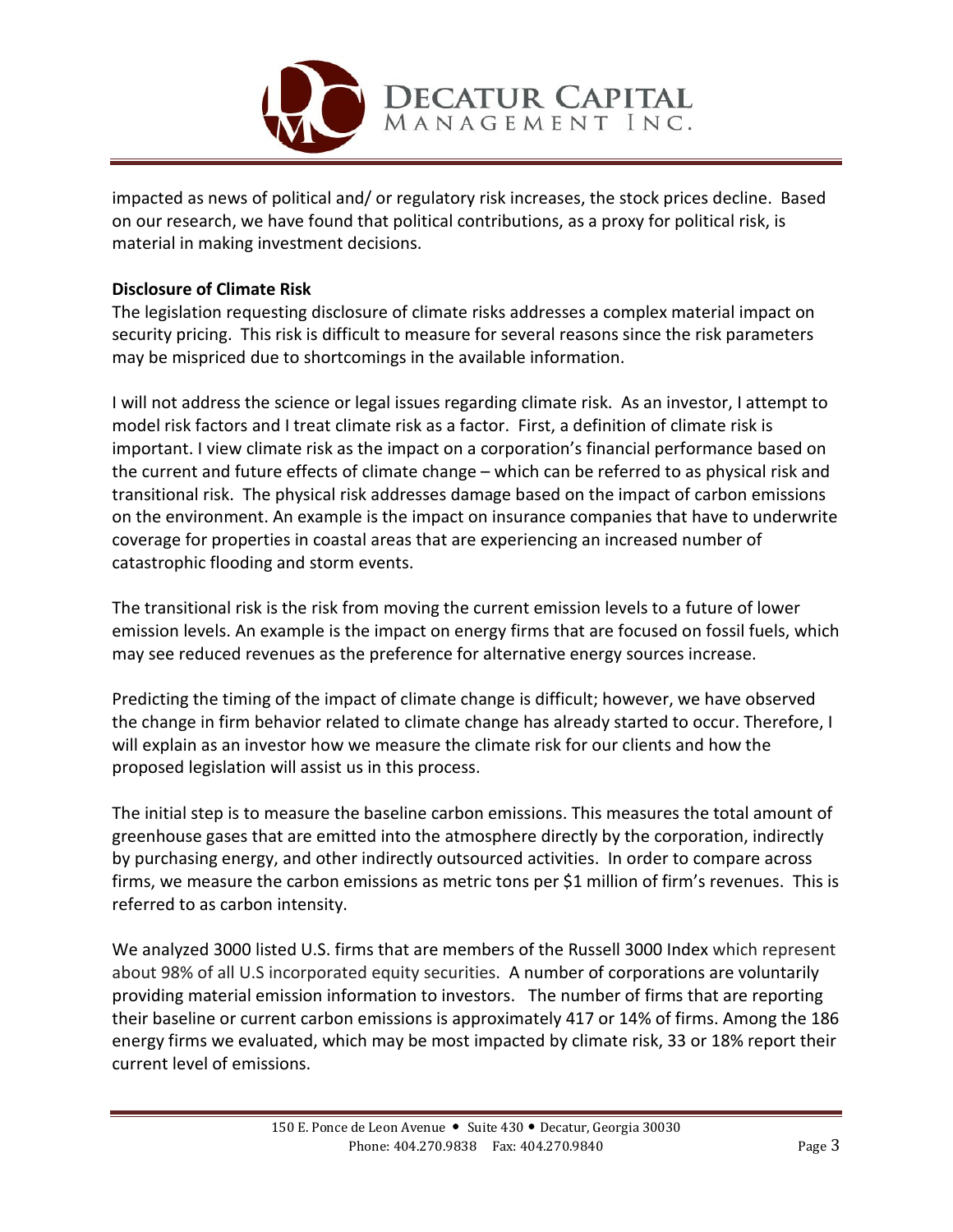

A further step is to identify stranded assets; this is similar to the treatment of impairment of assets and takes into account regulatory, economic, and physical effects. Currently, stranded assets are fossil fuel supplies that will have a lower economic return as a result of the transition to a low carbon economy sometime in the future. The number of firms that are reporting their emission targets is approximately 363 or 12% firms. Among the 186 energy firms that we evaluated, 7 or 4% have included emission reduction target policies. Several of these firms use climate change scenario analysis to forecast the impact on their financial performance which is a material issue to shareholders and investors.

Many firms have turned to organizations such as the Global Reporting Initiative to provide guidelines. The Global Reporting Initiative (GRI) is an international independent standards organization that works with corporations and governments to understand and communicate the impacts of climate change. Also, a number of firms have used peer reviews, media content, and thought leaders in sustainability to develop issues that are material to their business model. In addition, firms have requested that the Stakeholder Committee selected by CERES review their sustainability reports. CERES is a sustainability nonprofit organization working with investors and corporations to address climate change, water scarcity, pollution, and inequitable workplaces.

If listed firms are required to report their current level of carbon emissions, stranded assets, and transition plans this will provide shareholders with material information to evaluate the physical and transition risks.

We continue to evaluate methods to price the environmental impact on stock prices. One method is based on the news around environmental issues to include carbon emissions and air quality. We have found that those firms with positive environmental news compared to firms with negative environmental news outperform one year later. Based on our research, we have found climate risk to be material item in making investment decisions.

# **Disclosure of Tax Avoidance Risk**

The amount of corporate income tax a company pays is material to its profitability. Investors therefore seek to understand the extent to which future cash flows are based on artificial tax structures. These artificial tax structures may be challenged in the future which will impact the firm's stock valuation. Furthermore, corporate tax avoidance activities, while perfectly legal, may suggest underlying regulatory or reputation risks

A study by the Principles of Responsible Investment (PRI), a United Nations supported organization, assessed the levels of corporate income tax disclosure at 50 large multinational companies in the healthcare and technology sectors. The study found insufficient explanation and data to test corporate commitments around avoiding profit shifting. Profit shifting is one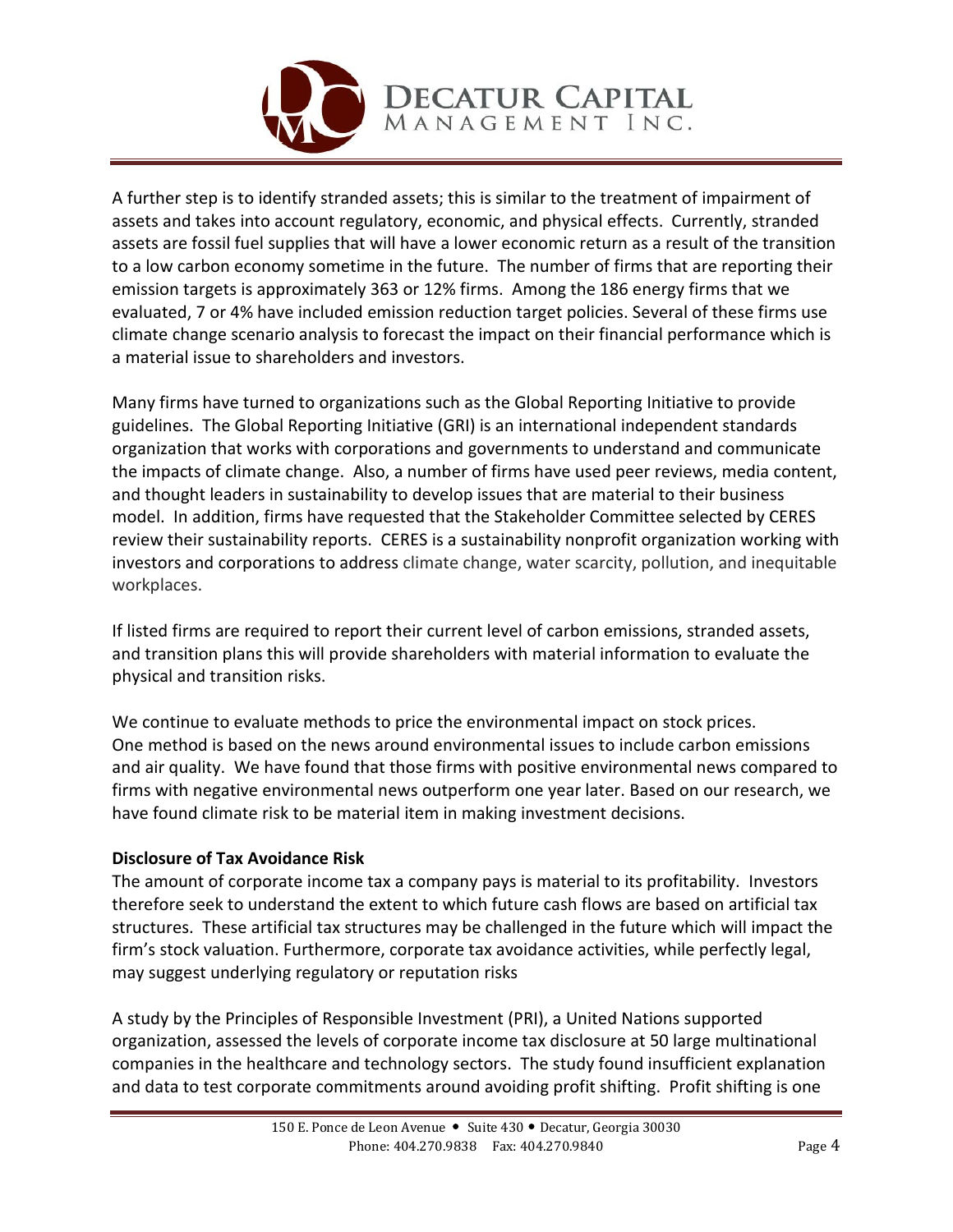

of the primary methods to avoid the payment of taxes. Typically, corporations did not provide explanations regarding their operations in low tax jurisdictions where business operations were not apparent. The corporations' disclosures lacked any country level data on common economic activity indicators such as revenue, profits, employee numbers and taxes paid. The U.S. listed firms are required to report only foreign and domestic taxes.<sup>4</sup>

As an investor, it is important to know that the firm's tax practices of our portfolio companies can withstand stakeholder scrutiny and potential regulatory changes. As corporate tax regimes are reconsidered across countries to avoid revenue loss to tax avoidance, multinational companies will face increased pressure to defend their tax-related transactions and/or may see new forms of taxation applied. Also, if corporations disclose country by country tax rates, this will allow investors to determine the appropriate effective tax rate. Most corporations report their domestic effective tax rates in their quarterly reports which may not capture their global effective tax rate.

As investors, we have been unable to evaluate the full impact of tax avoidance risk given the lack of country by country tax reporting. By providing this detailed information, it will increase transparency and accountability.

Companies pursuing aggressive tax avoidance activities may be indicative of management's preference for high risk strategies. One case study involves a foreign based international bank that trades on the U.S. Exchange. This bank operated a tax avoidance division. The tax avoidance division generated more than \$1 billion annually from 2007 to 2011. This operation was disclosed in 2012 and the tax authority levied a \$300 M tax penalty for the most recent year of the operation. Since the tax penalty in 2012, the firm has experienced other issues and has lost over 45% of its stock value. Therefore, based on our research, tax avoidance risk is a material issue.

# **Disclosure of Human Rights Risk**

The legislation requesting disclosure of human rights and value chain risks are material factors in the selection of securities. It is easy to understand that news of human rights violations can impact the reputation and the stock price of a corporation.

A number of corporations are voluntarily providing material human rights information to investors. The number of firms in the Russell 3000 that have a human rights policy that seeks to avoid child, forced or compulsory labor is approximately 906 or 30% of firms. Also, a number of firms have policies that use human rights criteria in the selection and monitoring of its suppliers or sourcing partners is approximately 720 or 24%.